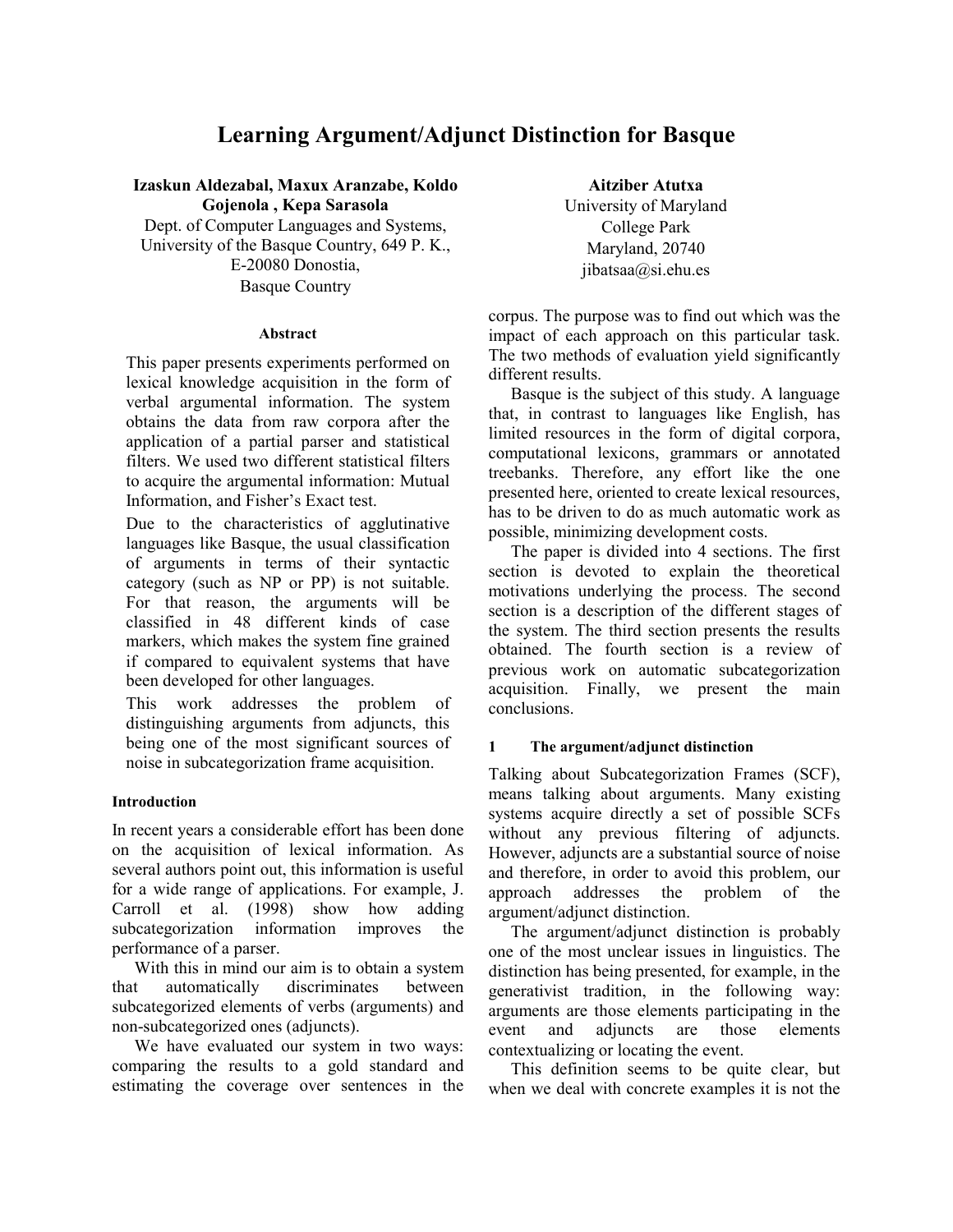case. For example, if we take two verbs, *talk* and *play*.

- a. Yesterday I talked with Mary.
- b. Yesterday I played soccer with Mary.

Here *Mary* is a participant of the event in both cases, therefore under the given definition both would be arguments. But this is contradictory to what traditional views consider in practice. The PP, *with Mary,* is considered an argument of *talk* but not an argument of *play*. It is true that there are differences between both of them because *playing*  does not require two participants (though it can have them), while *talking* (under the sense of communicating) seems to require two participants.

Finer argument/adjunct distinction have also been proposed differentiating between basic arguments, pseudo-arguments and adjuncts. Basic arguments are those required by the verb. Pseudoarguments are those that even if they are not required by the verb, when appearing they extend the verbal semantics, for example, adding new participants. And finally adjuncts, which would be contextualizers of the event. The most radical view is to consider the argument/adjunct distinction as a continuum where the elements belonging to the extremes of this continuum can be easily classified as arguments or adjuncts. On the contrary, the elements belonging to the central part of the continuum can be easily misclassified. For further reference see C. Schutze (1995), J.M. Gawron (1986), C. Verspoor (1997), J. Grimshaw (1990)**,**  and N. Chomsky (1995).

From the different diagnostics proposed in the literature some are quite consistent among various authors (R. Grishman et al. 1994, C. Pollard and I. Sag 1987, C. Verspoor 1997).

- 1) The Obligatoriness condition. When a verb demands obligatorily the appearance of an element, this element will be an argument.
	- a. John put the book *on the table*
	- b. \*John put the book
- 2) Frequency. Arguments of a verb occur more frequently with that verb than with the other verbs.
	- a. I came *from home* (argument).
	- b. I heard it *from you* (adjunct).
- 3) Iterability: Several instances of the same adjunct can appear together with a verb, while

several instances of an argument cannot appear with a verb.

- a. I saw you in Washington, in the Kenedy Center.
- b. \*I saw Alice John (being John and Alice two persons)
- 4) Relative order: Arguments tend to appear closer to the verb than adjuncts.
	- a. I put the book on the table *at three*
	- b. \*I put *at three* the book on the table
- 5) Implicational test: Arguments are semantically implied, even when they are optional.
	- a. I came to your house (from x)
	- b. I heard that (from x)

The third and fourth tests were not very useful to us. Iterability test is quite weak because it seems to rely more on some other semantic notions such as part/whole relation than on the argument/adjunct distinction. For example, sentence 3.a would be grammatical due to semantic plausibility. *The Kennedy Center* is a part of *Washington*, therefore to see somebody in *the Kennedy Center* and see him in *Washington* are not semantically incompatible, so it is plausible to say it. In the case of 3.b *John* is not a part of *Alice* and therefore it is not plausible to see *Alice John*. But for example it is plausible to say *I saw you the hand*. The relative order test is difficult to apply on a language like Basque which is a free word order language.

The first and fifth tests are robust enough to be useful in practice. But only the two first diagnostics can be captured statistically by the application of association measures like Mutual Information. We did not come out with any straightforward way to apply the fifth test computationally.

Before talking about the different measures applied, we will present step by step the whole process we pursued for achieving the argument/adjunct distinction.

#### **2 The acquisition process**

Our starting point was a raw newspaper corpus from of 1,337,445 words, where there were instances of 1,412 verbs. From them, we selected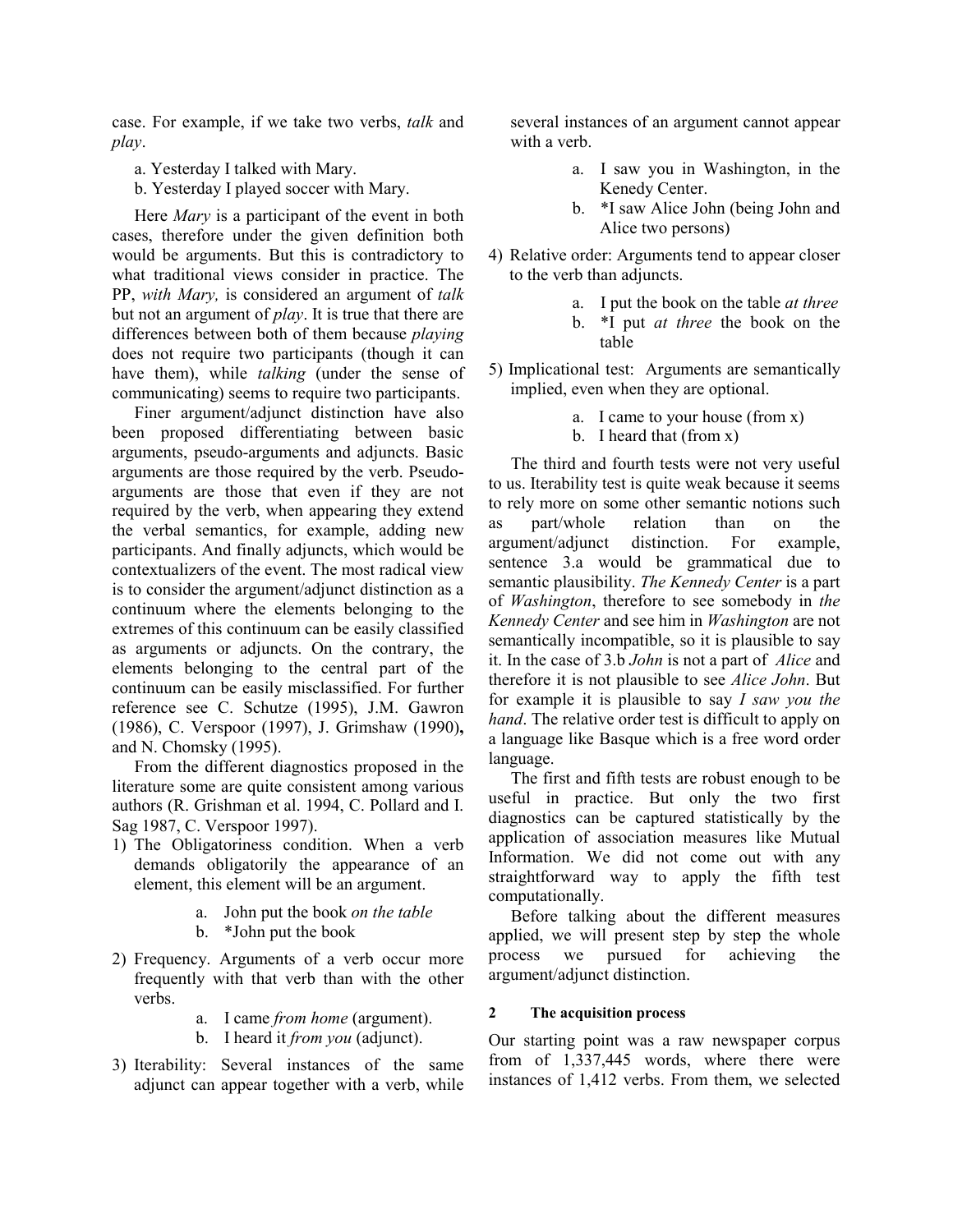1)*… (a) [ EEBBetako lehendakariak] (b) [UEko 15 herrialdeetako merkataritza ministroekin] (c) [bazkaldu behar zuen] (d) [negoziazioen bilgunean] …* 

ז ר

2) … the president of the USA had to eat with the ministers of Commerce of 15 countries of the UE in the negotiation center …

| (a) [EEBB-etako lehendakari-a-k]<br>president-the-erg.]<br>[USA-of<br>$NP\text{-}ergative(president, singular)$<br>The president of the USA | (b) [UE-ko 15 herrialde-etako merkataritza ministro-ekin]<br>[UE-of 15 countries-of Commerce ministers-with]<br>PP(with)-commitative(minister, plural)<br>with the ministers of Commerce of 15 countries of the UE |  |  |
|---------------------------------------------------------------------------------------------------------------------------------------------|--------------------------------------------------------------------------------------------------------------------------------------------------------------------------------------------------------------------|--|--|
| (c) [bazkaldu behar zuen]                                                                                                                   | [negoziazio-en bilgune-an]                                                                                                                                                                                         |  |  |
| had]                                                                                                                                        | (d)                                                                                                                                                                                                                |  |  |
| to eat                                                                                                                                      | [negotiation-of center-in]                                                                                                                                                                                         |  |  |
| verb(eat)                                                                                                                                   | PP(in)-inessive(center, singular)                                                                                                                                                                                  |  |  |
| had to eat                                                                                                                                  | in the negotiation center                                                                                                                                                                                          |  |  |

**Figure 1. Example of the output of the shallow parsing phase: 1) Input (in Basque), 2) English translation,. Below (c) Verb phrase and (a,b,d) verbal dependents (phrases), and also under the case+head** 

640 verbs as statistically relevant because they appear in more than 10 sentences.

As we said earlier, our goal was to distinguish arguments from adjuncts. When starting from raw corpus, like in this case, it is necessary to get instances of verbs together with their dependents (arguments and adjuncts). We obtained this information applying a partial parser (section 2.1) to the corpus. Once we had the dependents, statistical measures helped us deciding which were arguments and which were adjuncts (section 2.2).

## **2.1 The parsing phase**

Aiming to obtain the data against which statistical filters will be applied, we analyzed the corpus using several available linguistic resources:

- First, we performed morphological analysis of the corpus, based on two-level morphology (K. Koskenniemi 1983; I. Alegria et al. 1996) and disambiguation using the Constraint Grammar formalism (Karlsson et al. 1995, Aduriz et al. 1997).
- Second, a shallow parser was applied (I. Aldezabal et al. 2000), which recognizes basic syntactic units including noun phrases, prepositional phrases and several types of subordinate sentences.
- The third step consisted in linking each verb and its dependents. Basque lacks a robust parser as in (T. Briscoe & J. Carroll 1997, D. Kawahara et al. 2001) and, therefore, we used a

finite state grammar to link the dependents (both arguments and adjuncts) with the verb (I. I. Aldezabal et al. 2001). This grammar was developed using the Xerox Finite State Tool (L. Karttunen et al. 1997). Figure 1 shows the result of the parsing phase. In this case, both commitative and inessive cases (PPs) are adjuncts, while the ergative NP is an argument. The linking of dependents to a verb is not trivial considering that Basque is a language with free order of constituents, and any element appearing between two verbs could be, in principle, dependent on any of them. Many problems must be taken into account, such as ambiguity and determination of clause boundaries, among others. We evaluated the accuracy up to this point, obtaining a precision over dependents of 87% and a recall of 66%. So the input data to the next phase was relatively noisy.

# **2.2 The argument selection phase**

In the data resulting from the shallow parsing phase we counted up to 65 different cases (types of arguments, including postpositions and different types of suffixes). These are divided in two main groups:

• 43 correspond to postpositions. Some of them can be directly mapped to English prepositions, but in many cases several Basque postpositions correspond to just one English preposition (see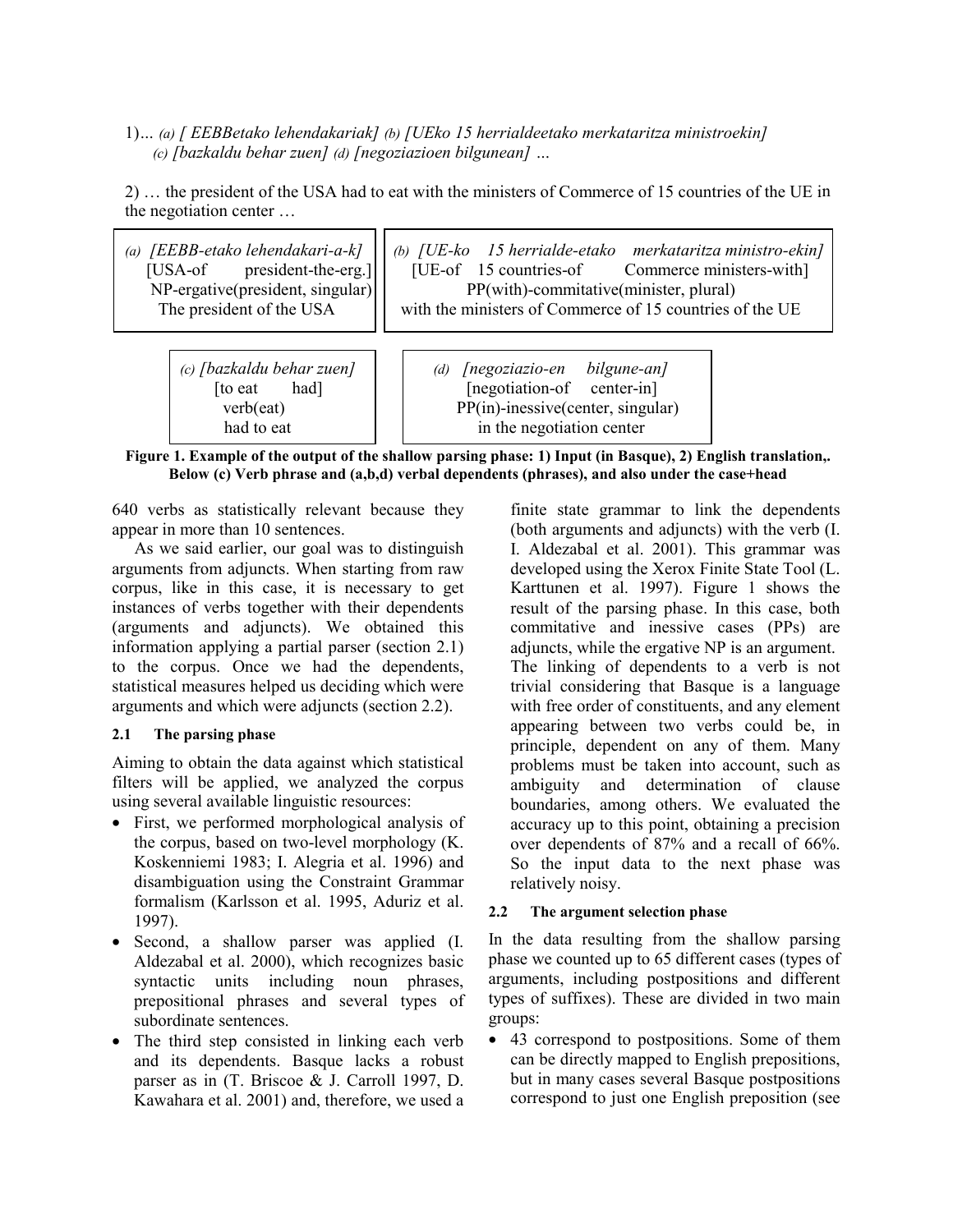Table 1a.). This set also contains postpositions that map to categories other than English prepositions, such as adverbs (Table 1b).

|    | English | <b>Basque</b>           |
|----|---------|-------------------------|
| a. | to      | dative (suffix)         |
|    |         | alative (suffix)        |
|    |         | final ablative (suffix) |
| b. | like    | -en gisa (suffix)       |
|    |         | gisa<br>bezala          |
|    |         |                         |
|    |         | legez                   |

**Table 1. Correspondence between English prepositions and Basque postpositions.** 

• 22 types of sentential complements (For instance, English *that* complementizer corresponds to several subordination suffixes: *-la, -n, -na, -nik*).

This shows to which extent the range of arguments is fine grained, in contrast to other works where the range is at the categorial level, such as NP or PP (M. Brent 1993, C. Manning 1993, P. Merlo & M. Leybold 2001).

Due to the complexity carried by having such a high number of cases, we decided to gather postpositions that are semantically equivalent or almost equivalent (for example, English *between* and *among*). Even if there are some semantic differences between them they do not seem to be relevant at the syntactic level. Some linguists were in charge of completing this grouping task. Even considering the risk of making mistakes when grouping the cases, we concluded that the loss of accuracy due to having too sparse data (consequence of having many cases) would be worse than the noise introduced by any mistake in the grouping. The resulting set contained 48 cases. The complexity is reduced but it is still considerable.

Most of the work on automatic acquisition of subcategorization information (J. Carroll & T. Briscoe 1997, A. Sarkar & D. Zeman 2000, A. Korhonen 2001) apply statistical methods (hypothesis testing). Basically the idea is the following: they get "possible subcategorization frames" from automatically parsed data (either completely or partially parsed) or from a syntactically annotated corpus. Afterwards a statistical filter is employed to decide whether those "possible frames" are or not real

subcategorization frames. These statistical methods can be problematic mostly because they perform badly on sparse data. In order to avoid as much as possible data sparseness, we decided to design a system that learns which are the arguments of a given verb instead of learning whole frames. Frames are combinations of arguments, and considering that our system deals with 48 cases, the number of combinations was high, resulting in sparse data. So we decided to work at the level of the argument/adjunct distinction. Working on this distinction is also very useful to avoid noise in the subcategorization frame, because in this task adjuncts are synonyms of noise. A system that tries to get subcategorization frames without previously making the argument/adjunct distinction suffers of having sparse and noisy data.

To accomplish the argument/adjunct distinction we applied two measures: Mutual Information (MI), and Fisher's Exact Test (for more information on these measures, see C. Manning  $\&$ H. Schütze 1999). MI is a measure coming from Information Theory, defined as the logarithm of the ratio between the probability of the cooccurrence of the verb and the case, and the probability of the verb and the case appearing together calculated from their independent probability. So higher Mutual Information values correspond to higher associated verb and cases (see table 2).

**Table 2. Examples from MI values for verb-case pairs** 

| verb                             | case               | MI       |
|----------------------------------|--------------------|----------|
| atera(to take/go out)            | ablative(from)     | 1.830    |
| $\arctan(\text{to take/go out})$ | instrumental(with) | $-0.955$ |
| erabili(to use)                  | qisa(as)           | 2.255    |
| erabili(to use)                  | instrumental(with) | $-0.783$ |

Mutual Information shows higher values for atera-ablative(to go/take out), erabili-gisa (to useas). These pairs were manually tagged as arguments, therefore Mutual information makes the right prediction. On the contrary, aterainstrumental (to go/take out-with), erabiliinstrumental (to use-with) were manually tagged as adjuncts. Mutual information values in table 2 go along with the manual tagging for these last pairs as well, because the Mutual information values are low as should correspond to adjuncts.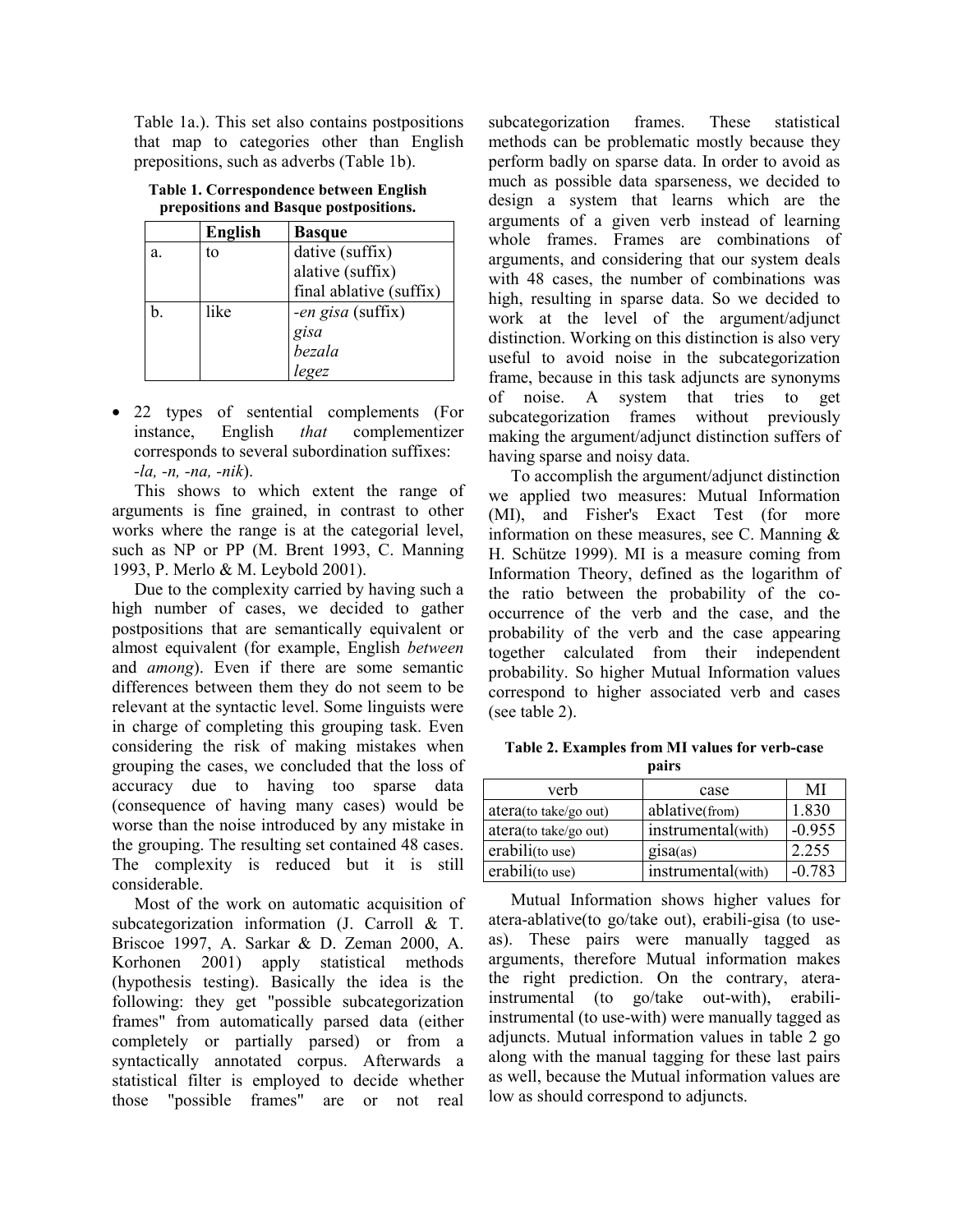Fisher's Exact Test is a hypothesis testing statistical measure1. We used the left-side version of the test (see T. Pederssen, 1996). Under this version the test tells us how likely it would be to perform the same experiment again and be less accurate. That is to say, if you were repeating the experiment and there were no relation between the verb and the case, you would have a big probability of finding a lower co-occurrence frequency than the one you observed in your experiment. So higher left-side Fisher values tell us that there is a correlation between the verb and the case (see table 3.)

**Table 3. Examples of Fisher's Exact Test values for verb-case pairs** 

| verb                   | Case               | Fisher |
|------------------------|--------------------|--------|
| atera (to take/go out) | Ablative(from)     | 1.0000 |
| atera(to take/go out)  | instrumental(with) | 0.0003 |
| erabili(to use)        | gisa(as)           | 1.0000 |
| erabili(to use)        | instrumental(with) | 0.0002 |

Fisher's Exact values show higher values for atera-ablative(to go/take out), erabili-gisa (to useas). These values predict correctly the association between the verbs and cases for these examples. The low values for the atera-instrumental (to go/take out-with), and erabili-instrumental (to usewith) pairs, should be interpreted as the nonassociation between the verbs and the cases in these examples, that is to say, they are adjuncts. And again, the prediction would be right according to the taggers.

These tests are broadly used to discover associations between words, but they show different behaviour depending on the nature of the data. We did not want to make any a priori decision on the measure employed. On the contrary, we aimed to check which test behaved better on our data.

#### **3 Evaluation**

l

We found in the literature two main approaches to evaluate a system like the one proposed in this paper (T. Briscoe & J. Carroll 1997, A. Sarkar & D. Zeman 2000, A. Korhonen 2001):

- Comparing the obtained information with a gold standard.
- Calculating the coverage of the obtained information on a corpus. This can give an estimate of how well the information obtained could help a parser on that corpus.

Under the former approach a further distinction emerges: using a dictionary as a gold standard, or performing manual evaluation, where some linguists extract the subcategorization frames appearing in a corpus and compare them with the set of subcategorization frames obtained automatically.

We decided to evaluate the system both ways, that is to say, using a gold standard and calculating the coverage over a corpus. The intention was to determine, all things being equal, the impact of doing it one way or the other.

#### **3.1 Evaluation 1: comparison of the results with a gold standard**

From the 640 analyzed verbs, we selected 10 for evaluation. For each of these verbs we extracted from the corpus the list of all their dependents. The list was a set of bare verb-case pairs, that is, no context was involved and, therefore, as the sense of the given verb could not be derived, different senses of the verb were taken into account. We provided 4 human annotators/taggers with this list and they marked each dependent as either argument or adjunct. The taggers accomplished the task three times. Once, with the simple guideline of the implicational test and obligatoriness test, but with no further consensus. The inter-tagger agreement was low (57%). The taggers gathered and realized that the problem came mostly from semantics. While some taggers tagged the verbcase pairs assuming a concrete semantic domain the others took into account a wider rage of senses (moreover, in some cases the senses did not even match). So the tagging was repeated when all of them considered the same semantics to the different verbs. The inter-tagger agreement raised up to a 80%. The taggers gathered again to discuss, deciding over the non clear pairs.

The list obtained from merging<sup>2</sup> the 4 lists in one is taken to be our gold standard. Notice that

l

<sup>&</sup>lt;sup>1</sup> There are two ways of interpreting Fisher's test, as one or two sided test. In the one sided fashion there is still another interpretation, as a right or left sided test.

<sup>2</sup> Merging was possible once the annotators agreed on the marking of each element.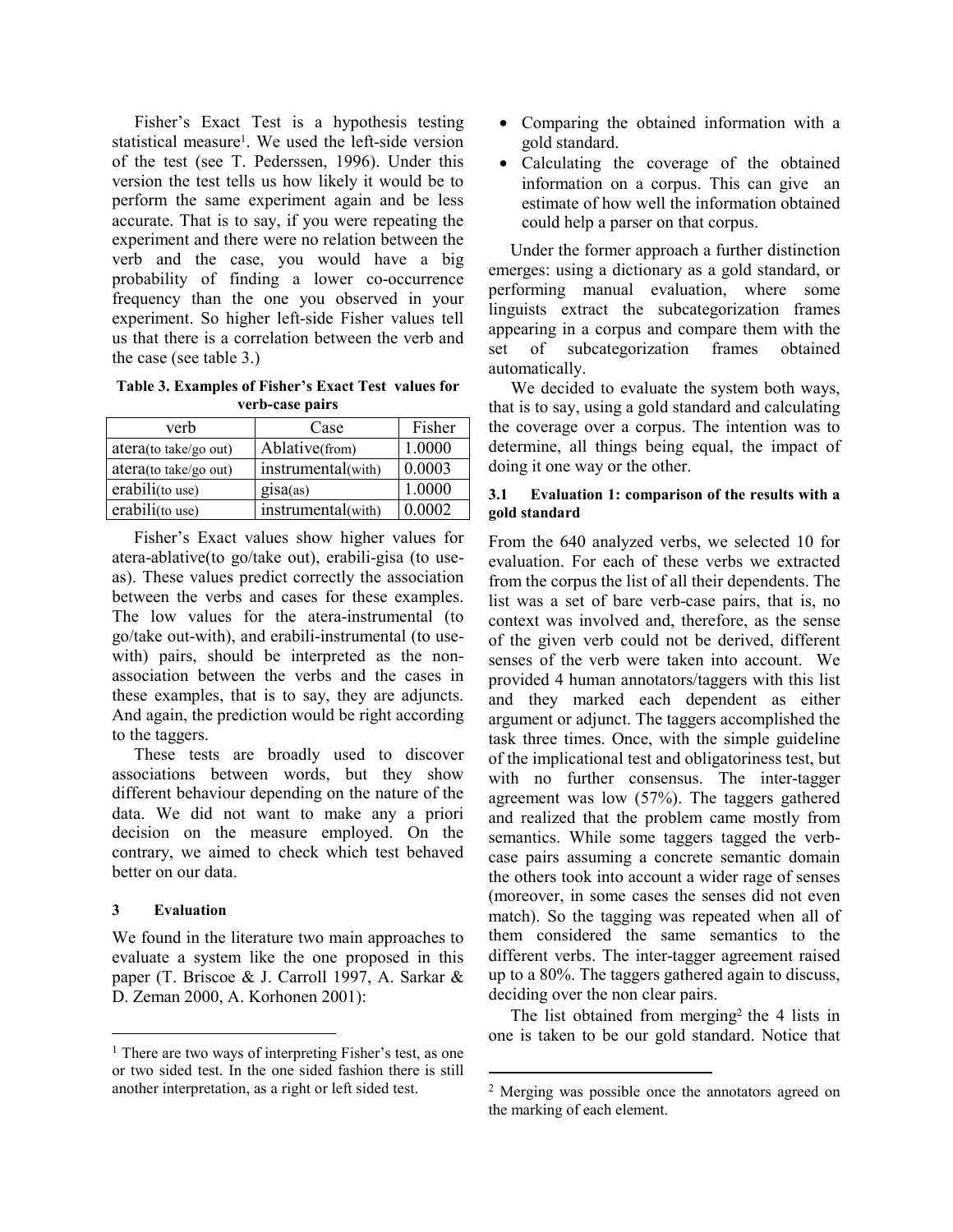when the annotators decided whether a possible argument was really an argument or not, no context was involved. In other words, they were deciding over bare pairs of verbs and cases. Therefore different senses of the verb were considered because there was no way to disambiguate the specific meaning of the verb. So the evaluation is an approximation of how well would the system perform over any corpus. Table 4 shows the results in terms of Precision and Recall.

**Table 4. Results of Evaluation 1 (context independent)** 

|        | Precision | Recall | F-score |
|--------|-----------|--------|---------|
| MI     | 62%       | 50%    | 55%     |
| Fisher | 64%       | 44%    | 52%     |

#### **3.2 Evaluation 2: Calculation of the coverage on a corpus**

The initial corpus was divided in two parts, one for training the system and another one for evaluating it. From the fraction reserved for evaluation we extracted 200 sentences corresponding to the same 10 verbs used in the "gold standard" based evaluation. In this case, the task carried out by the annotators consisted in extracting, for each of the 200 sentences, the elements (arguments/adjuncts) linked to the corresponding verb. Each element was marked as argument or adjunct. Note that in this case the annotation takes place inside the context of the sentence. In other words, the verb shows precise semantics.

We performed a simple evaluation on the sentences (see table 5), calculating precision and recall over each argument marked by the annotators3. For example, if a verb appeared in a sentence with two arguments and the statistical filters were recognizing them as arguments, both precision and recall would be 100%. If, on the contrary, only one was found, then precision would be 100%, and recall 50%.

**Table 5. Results of Evaluation 2 (inside context)** 

|        | Precision | Recall | F-score |
|--------|-----------|--------|---------|
| MI     | 93%       | 97%    | 95%     |
| Fisher | 020       | 93%    | 93%     |

<sup>3</sup> The inter-tagger agreement in this case was of 97%.

 $\overline{a}$ 

#### **3.3 Discussion**

It is obvious that the results attained in the first evaluation are different than those in the second one. The origin of this difference comes mostly, on one hand, from semantics and, on the other hand, from the nature of statistics:

- Semantic source. The former evaluation was not contextualized, while the latter used the sentence context. Our experience showed us that broader semantics (non-contextualized evaluation) leads to a situation where the number of arguments increases with respect to narrower (contextualized evaluation) semantics. This happens because in many cases different senses of the same verb require different arguments. So when the meaning of the verb is not specified, different meanings have to be taken into account and, therefore, the task becomes more difficult.
- Statistical reason. The disagreement in the results comes from the nature of the statistics themselves. Any statistical measure performs better on the most frequent cases than on the less frequent ones. In the first experiment all possible arguments are evaluated, including the less frequent ones, whereas in the second experiment only the possible arguments found in the piece of corpus used were evaluated. In most of the cases, the possible arguments found were the most frequent ones.

At this point it is important to note that the system deals with non-structural cases. In Basque there are three structural cases (ergative, absolutive and dative) which are special because, when they appear, they are always arguments. They correspond to the subject, direct object and indirect object functions. These cases are not very conflictive about argumenthood, mainly because in Basque the auxiliary bears information about their appearance in the sentence. So they are easily recognized and linked to the corresponding verb. That is the reason for not including them in this work. Precision and recall would improve considerably if they were included because they are the most frequent cases (as statistics perform well over frequent data), and also because the shallow parser links them correctly using the information carried by the auxiliary. Notice that we did not incorporate them because in the future we would like to use the subcategorization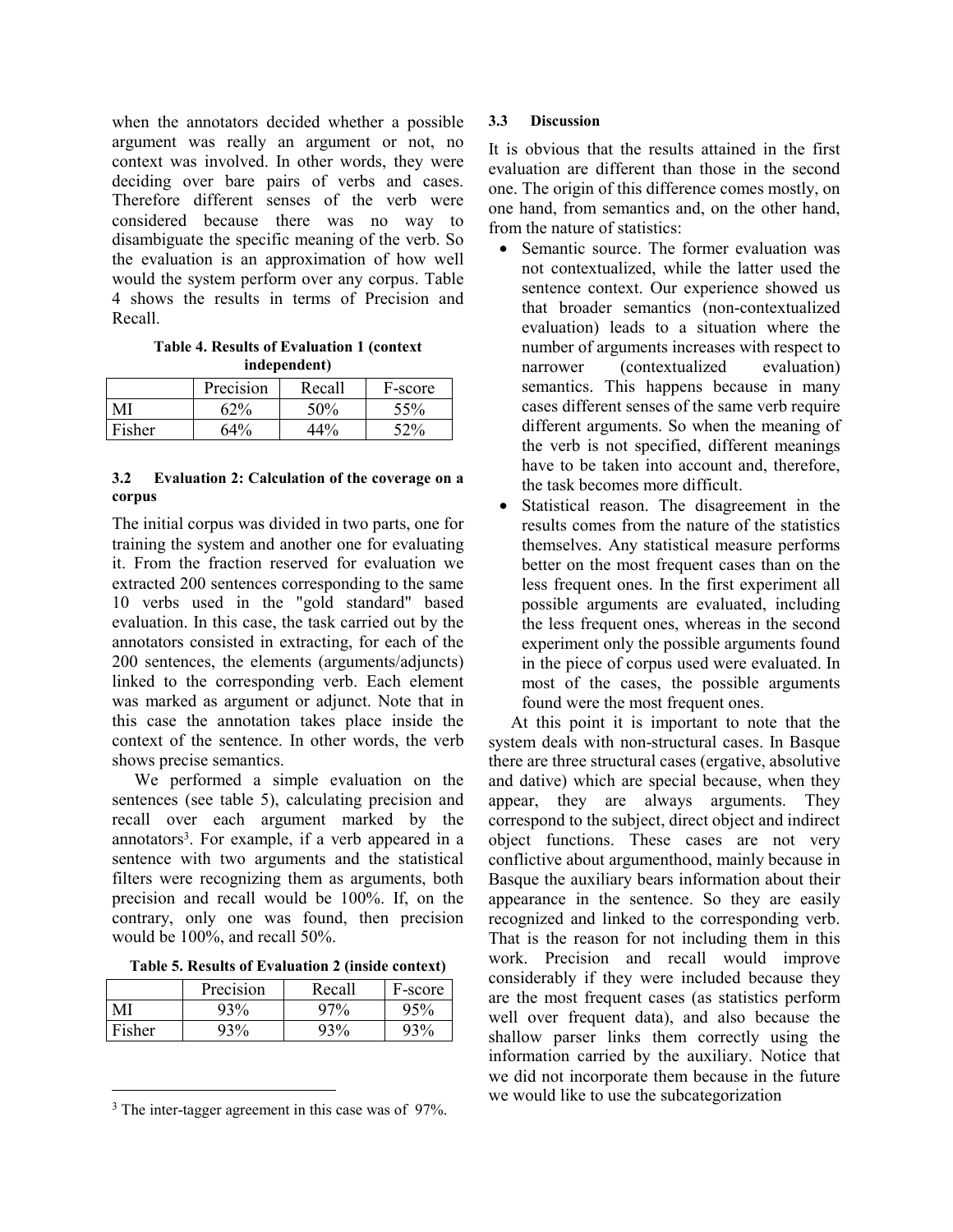| <b>Method</b>                               | <b>Number</b><br>of frames | <b>Number</b><br>of verbs | Linguistic<br>resources    | <b>F-Score</b><br>(evaluation | Coverage on a<br>corpus |
|---------------------------------------------|----------------------------|---------------------------|----------------------------|-------------------------------|-------------------------|
|                                             |                            |                           |                            | based on a                    |                         |
|                                             |                            |                           |                            | gold standard)                |                         |
| C. Manning (1993)                           | 19                         | 200                       | POS tagger $+$ simple      | 58                            |                         |
|                                             |                            |                           | finite state parser        |                               |                         |
| $\&$<br>J.<br>$T_{\odot}$<br><b>Briscoe</b> | 161                        | 14                        | Full parser                | 55                            |                         |
| Carroll (1997)                              |                            |                           |                            |                               |                         |
| D.<br>Sarkar<br>&<br>А.                     | 137                        | 914                       | Annotated treebank         |                               | 88                      |
| Zeman $(2000)$                              |                            |                           |                            |                               |                         |
| D. Kawahara et al.                          |                            | 23,497                    | Full parser                |                               | 82 accuracy             |
| (2001)                                      |                            |                           |                            |                               |                         |
| M. Maragoudakis et                          |                            | 47                        | Simple phrase              | 77                            |                         |
| al. $(2001)$                                |                            |                           | chunker                    |                               |                         |
| This paper                                  |                            | 640                       | Morph. Analyzer +          | 55                            | 95                      |
|                                             |                            |                           | Phrase Chunker +           |                               |                         |
|                                             |                            |                           | <b>Finite State Parser</b> |                               |                         |

**Table 3. Summary of several systems on subcategorization information.** 

information obtained for helping our parser, and the non-structural cases are the most problematic ones.

#### **4 Related work**

Concerning the acquisition of verb subcategorization information, there are proposals ranging from manual examination of corpora (R. Grishman et al. 1994) to fully automatic approaches.

Table 3, partially borrowed from A. Korhonen (2001), summarizes several systems on subcategorization frame acquisition.

C. Manning (1993) presents the acquisition of subcategorization frames from unlabelled text corpora. He uses a stochastic tagger and a finite state parser to obtain instances of verbs with their adjacent elements (either arguments or adjuncts), and then a statistical filtering phase produces subcategorization frames (from a set of previously defined 19 frames) for each verb.

T. Briscoe and J. Carroll (1997) describe a grammar based experiment for the extraction of subcategorization frames with their associated relative frequencies, obtaining 76.6% precision and 43.4% recall. Regarding evaluation, they use the ANLT and COMLEX Syntax dictionaries as gold standard. They also performed evaluation of coverage over a corpus. For our work, we could

not make use of any previous information on subcategorization, because there is nothing like a subcategorization dictionary for Basque.

A. Sarkar and D. Zeman (2000) report results on the automatic acquisition of subcategorization frames for verbs in Czech, a free word order language. The input to the system is a set of manually annotated sentences from a treebank, where each verb is linked with its dependents (without distinguishing arguments and adjuncts). The task consists in iteratively eliminating elements from the possible frames with the aim of removing adjuncts. For evaluation, they give an estimate of how many of the obtained frames appear in a set of 500 sentences where dependents were annotated manually, showing an improvement from a baseline of 57% (all elements are adjuncts) to 88%.

Comparing this approach to our work, we must point out that Sarkar and Zeman's data does not come from raw corpus, and thus they do not deal with the problem of noise coming from the parsing phase. Their main limitation comes by relying on a treebank, which is an expensive resource.

D. Kawahara et al. (2001) use a full syntactic parser to obtain a case frame dictionary for Japanese, where arguments are distinguished by their syntactic case, including their headword (selectional restrictions). The resulting case frame components are selected by a frequency threshold.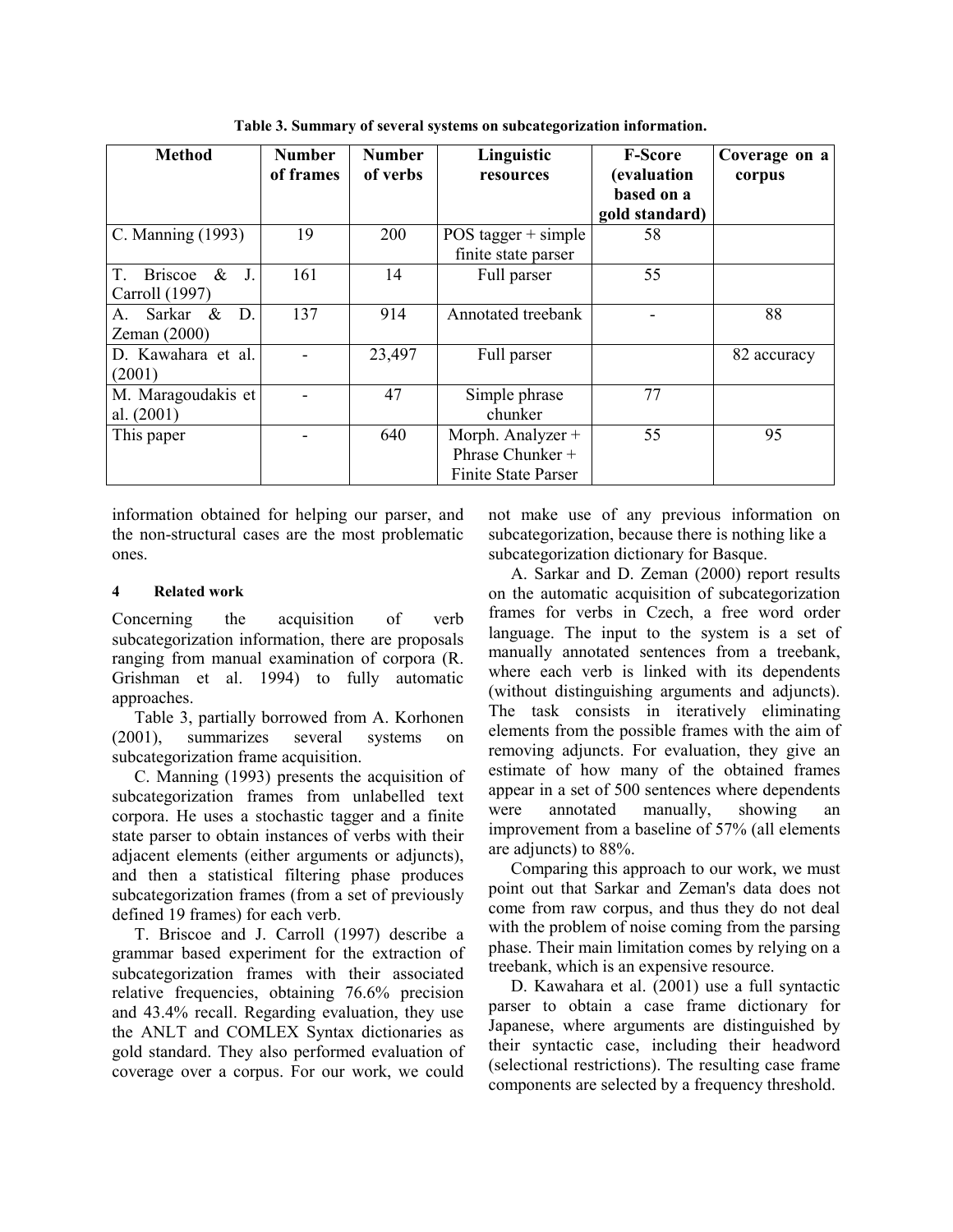M. Maragoudakis et al. (2001) apply a morphological analyzer and phrase chunking module to acquire subcategorization frames for Modern Greek. In contrast to this work, they use different machine learning techniques. They claim that Bayesian Belief Networks are the best learning technique.

P. Merlo and M. Leybold (2001) present learning experiments for automatic distinction of arguments and adjuncts, applied to the case of prepositional phrases attached to a verb. She uses decision trees tested on a set of 400 verb instances with a single PP, reaching an accuracy of 86.5% over a baseline of 74%.

Note that both Manning and Merlo and Leybold's systems learn from contexts with just one PP (maximum) per verb (finite state filter). Our system learns from contexts with up to 5 PPs. Furthermore, we distinguish 48 different kinds of cases, hence the number of combinations is considerably bigger.

Regarding the parsing phase, the systems presented so far are heterogeneous. While Manning, Merlo and Leybold and Maragoudakis et al. use very simple parsing techniques, Briscoe and Carroll and Kawahara et al. use sophisticated parsers. Our system can be placed between these two approaches. The result of the shallow parsing is not simple in that it relies on a robust morphological analysis and disambiguation. Remember that Basque is an agglutinative language with strong morphology and, therefore, this stage is particularly relevant. Moreover, the finite state filter we used for parsing is very sophisticated (L. Karttunen et al. 1997, I. Aldezabal et al. 2001), compared to Manning's.

## **Conclusion**

This work describes an initial effort to obtain subcategorization information for Basque. To successfully perform this task we had to go deeper than mere syntactic categories (NP, PP, …) enriching the set of possible arguments to 48 different classes. This leads to quite sparse data.

Together with sparseness, another problem common to every subcategorization acquisition system is that of noise, coming from adjuncts and incorrectly parsed elements. For that reason, we defined subcategorization acquisition in terms of distinguishing between arguments and adjuncts.

The system presented was applied to a newspaper corpus. Subcategorization acquisition is highly associated to semantics in that different senses of a verb will most of the times show different subcategorization information. Thus, the task of learning subcategorization information is influenced by the corpus. As for the evaluation of this work, we carried out two different kinds of evaluation. This way, we verified the relevance of semantics in this kind of task.

For the future, we plan to incorporate the information resulting from this work in our parsing system. We hope that this will lead to better results in parsing. Consequently, we would get better subcategorization information, in a bootstrapping cycle. We also plan to improve the results by using semantic information as proposed in A. Korhonen (2001).

#### **Acknowledgements**

This work has been supported by the Department of Economy of the Government of Gipuzkoa, The University of the Basque Country, the Department of Education of the Basque Government and the Commission of Science and Technology of the Spanish Government.

#### **References**

I. Aduriz, J. M. Arriola, X. Artola, A. Díaz de Ilarraza, K. Gojenola and M. Maritxalar (1997) *Morphosyntactic disambiguation for Basque based on the Constraint Grammar Formalism*. Conference on Recent Advances in Natural Language Processing (RANLP).

I. Alegria, X. Artola, K. Sarasola and M. Urkia (1996) *Automatic morphological analysis of Basque*. Literary and Linguistic Computing. 11 (4), Oxford University.

I. Aldezabal, K. Gojenola and K. Sarasola (2000) A *Bootstrapping Approach to Parser Development*. International Workshop on Parsing Technologies (IWPT), Trento.

I. Aldezabal, M. Aranzabe, A. Atutxa, K. Gojenola, M. Oronoz M. and Sarasola K. (2001) *Application of finite-state transducers to the acquisition of verb subcategorization information*. Finite State Methods in Natural Language Processing, ESSLLI Workshop, Helsinki.

M. R. Brent (1993) *From Grammar to Lexicon: Unsupervised Learning of Lexical Syntax*. Computational Linguistics, 19:243-262.